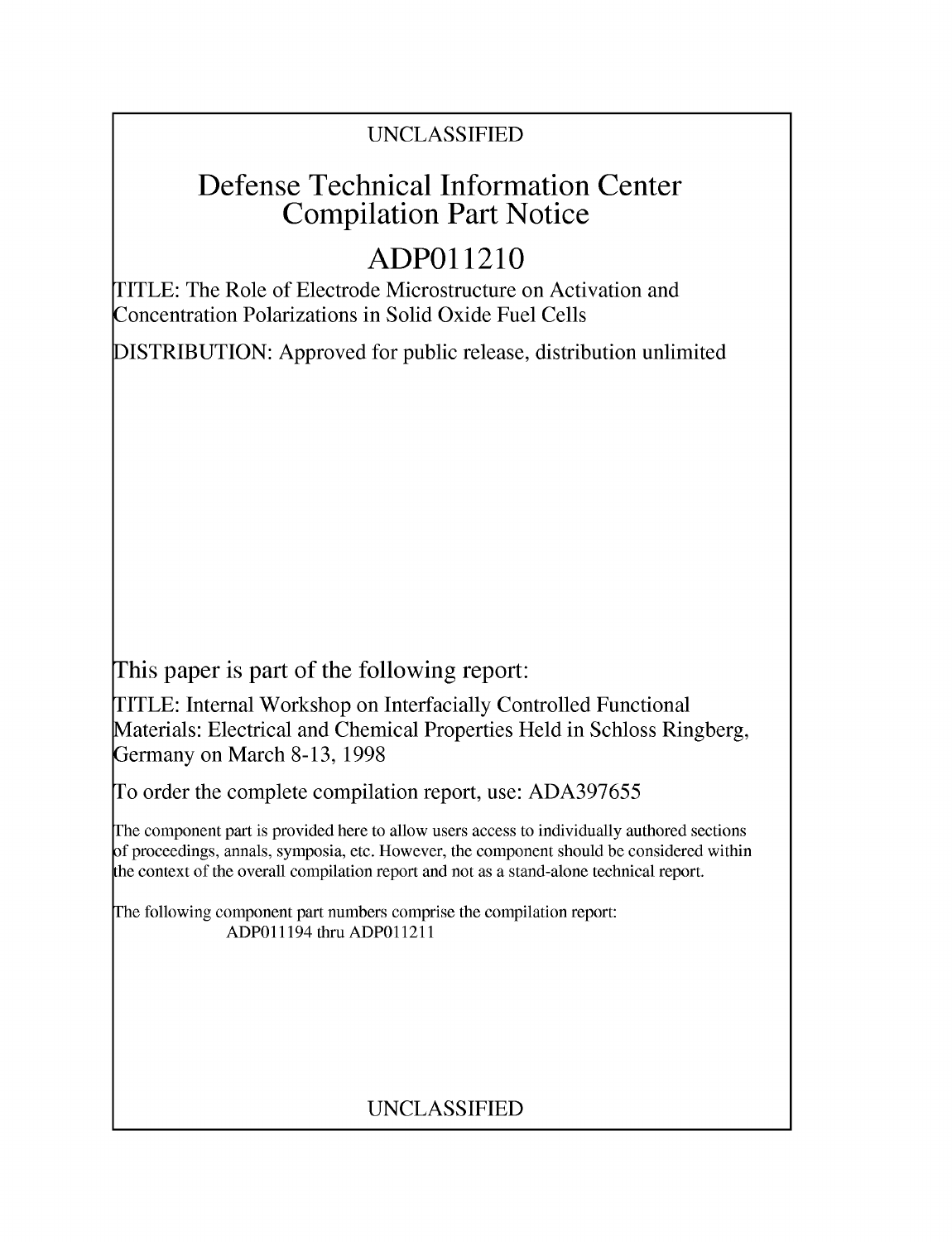

**ELSEVIER** Solid State Ionics 131 (2000) 189-198



## The role of electrode microstructure on activation and concentration polarizations in solid oxide fuel cells $\mathbb{R}^{\times}$

Anil V. Virkar\*, Jong Chen, Cameron W. Tanner, Jai-Woh Kim

*University of Utah, Department of Materials Science & Engineering, 304 EMRO, 122 S. Central Campus Drive, Salt Lake City, UT 84112, USA*

Received 1 September 1999; accepted 1 December 1999

## Abstract

Activation and concentration polarization effects in anode-supported solid oxide fuel cells (SOFC) were examined. The anode and the cathode consisted respectively of porous, composite, contiguous mixtures of Ni + yttria-stabilized zirconia (YSZ) and Sr-doped LaMnO<sub>3</sub> (LSM) + YSZ. The composite electrode provides parallel paths for oxygen ions (through YSZ), electrons (through the electronic conductor; Ni for the anode and LSM for the cathode), and gaseous species (through the pores) and thereby substantially decreases the activation polarization. The composite electrode effectively spreads the charge transfer reaction from the electrolyte/electrode interface into the electrode. At low current densities where the activation polarization can be approximated as being ohmic, an effective charge transfer resistance,  $R_{\text{ct}}^{\text{eff}}$ , is defined in terms of various parameters, including the intrinsic charge transfer resistance,  $R_{ct}$ , which is a characteristic of the electrocatalyst/ electrolyte pair (e.g. LSM/YSZ), and the electrode thickness. It is shown that the  $R_{cr}^{eff}$  attains an asymptotic value at large electrode thicknesses. The limiting value of  $R_{\text{ct}}^{\text{eff}}$  can be either lower or higher than  $R_{\text{ct}}$  depending upon the magnitudes of the ionic conductivity,  $\sigma_i$ , of the composite electrode, the intrinsic charge transfer resistance,  $R_{\rm ct}$ , and the grain size of the electrode. For an  $R_{ct}$  of 1.2  $\Omega$ cm<sup>2</sup>,  $\sigma_i$  of 0.02 S/cm and an electrode grain size of 2  $\mu$ m, the limiting value of  $R_{ct}^{\text{eff}}$  is 0.14  $\Omega$ cm<sup>2</sup> indicating almost an order of magnitude decrease in activation polarization. The experimental measurements on the cell resistance of anode-supported cells as a function of the cathode thickness are in accord with the theoretical model. The concentration polarization is analyzed by taking into account gas transport through porous electrodes. It is shown that the voltage, V, vs. current density, i, traces should be nonlinear and in anode-supported cells, the initial concave up curvature  $(d^2V/di^2 \ge 0)$  has its origin in both activation and concentration polarizations. The experimental results are consistent with the theoretical model. © 2000 Elsevier Science B.V. All rights reserved.

*Keywords:* Electrode microstructure; Activation; Concentration polarization; Solid oxide; Fuel cell

"ýPresented at the Symposium on 'Interfacially Controlled Functional Materials: Electrical and Chemical Properties', Schloß Solid state devices such as solid oxide fuel cells

\*Corresponding author. Tel.:  $+1-801-581-5396$ ; fax:  $+1-801-$ 581-4816. anode. Two basic designs have been explored in the

## 1. Introduction

Ringberg, Germany, March 8-13, 1998.<br> **(SOFC)** consist of a cathode, an electrolyte, and an electrolyte, and an *E-mail address:* anil.virkar@m.cc.utah.edu (AV Virkar) development of the SOFC; the electrolyte-supported

0167-2738/00/\$ - see front matter © 2000 Elsevier Science BV. All rights reserved. PIH: S0167-2738(00)00633-0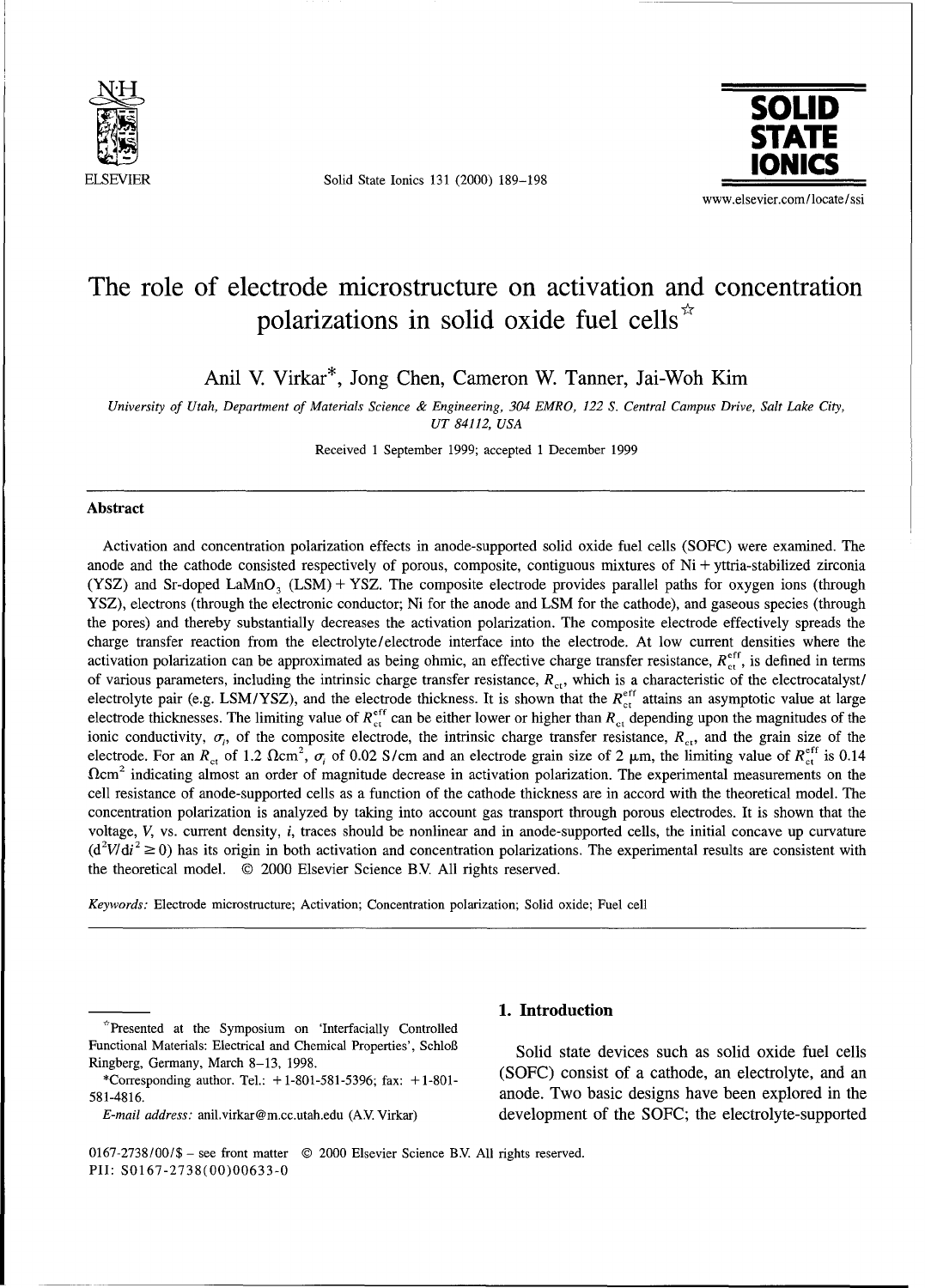and the electrode-supported [1]. In the former, the specific resistance of the cell as a whole may be electrolyte is the thickest component and is effective- several times larger. The reason is that activation and ly the support structure. In electrolyte-supported concentration polarizations can often outweigh the cells, the thickness of the electrolyte, typically YSZ, ohmic contribution. Thus, the minimization of the is  $\ge$ 150  $\mu$ m with thin electrodes screen-printed on it overall area specific resistance of cells requires an [2,3]. In the latter, one of the two electrodes, either optimization of parameters which govern the activathe cathode or the anode, is the thickest component tion and concentration polarization effects.<br>
Activation polarization is related to charge

tion is large due to high electrolyte resistivity. For electrode-electrolyte interfaces. In composite electhis reason, such cells are being developed for trodes comprising a mixture of an ionic conductor operation at  $\sim$ 1000 $\degree$ C where the electrolyte resistiv- and an electronic conductor, or in a single phase ity is low, typically  $\sim$ 20  $\Omega$ cm. In cathode-supported mixed ionic electronically conducting (MIEC) eleccells, a 30–40  $\mu$ m layer of YSZ is deposited on a trode, the process of charge transfer is expected to porous LSM cathode of  $\sim$ 2 mm thickness [4]. occur over some distance from the electrolyte/elec-Similarly, in anode-supported cells, a YSZ layer of trode interface into the electrode. That is, effectively  $10-20 \mu m$  thickness is deposited on a relatively the interface is diffuse insofar as the region over 10-20  $\mu$ m thickness is deposited on a relatively the interface is diffuse insofar as the region over thick Ni+YSZ anode [1,5].

tated by various polarizations; namely ohmic, activa- through porous electrodes, and thus is related to the tion, and concentration. The main contribution to the microstructure of the electrodes; specifically the ohmic polarization is due to the electrolyte. A high volume percent porosity, the pore size, and the ionic conductivity and a small electrolyte thickness tortuosity factor. It is thus clear that a reduction in are the desired characteristics of the solid electrolyte the overall area specific resistance of cells and a to minimize the ohmic contribution. Although vari- concomitant improvement in cell performance can be ous solid electrolytes with high ionic conductivities achieved only through a reduction in these two at moderate temperatures have been explored, yttria- polarization effects. Indeed, recent work has shown stabilized zirconia (YSZ) is by far the most widely that an area specific resistance less than 0.15  $\Omega$ cm<sup>2</sup> used solid electrolyte due to its excellent stability in can be realized in anode-supported cells at  $800^{\circ}$ C both reducing and oxidizing environments, even with a maximum power density in excess of 1.8 though its conductivity is lower (resistivity is higher)  $\Omega/cm^2$  [6]. This was achieved by minimizing both than other materials such as ceria and Sr- and Mg- activation and concentration polarizations. Effectivedoped LaGaO<sub>3</sub> (LSGM). In electrolyte-supported ly, the microstructures of the electrodes and the cells, the typical YSZ membrane thickness is  $150$  electrolyte/electrode interfaces were tailored to mini- $\mu$ m. At 800°C, the resistivity of YSZ is about 50 mize these polarization effects. In this paper, these  $\Omega$ cm which translates into an area specific resistance two polarization effects are examined in light of (electrolyte contribution) of about 0.75  $\Omega$ cm<sup>2</sup>. This anode-supported SOFCs. value is very high with the result that the power density is rather low at temperatures below about 950°C. However, in electrode-supported cells, the 2. Activation polarization YSZ electrolyte thickness need only be about  $10 \mu m$ . With a 10  $\mu$ m thick YSZ film as the electrolyte, the The role of composite electrodes, comprising a area specific resistance of the electrolyte is only mixture of a solid electrolyte and an electronic about  $0.05$   $\Omega$ cm<sup>2</sup> at 800°C thus making an efficient conductor, or a mixed ionic-electronically conductoperation of an SOFC at such a low temperature in ing (MIEC) material, on electrode kinetics has been principle possible. However, it is usually observed examined by a number of researchers [7-11]. The that despite a low ohmic contribution, the area rationale for the use of a composite or an MIEC

optimization of parameters which govern the activa-

Activation polarization is related to charge transfer In electrolyte-supported cells the ohmic contribu- processes and thus depends upon the nature of occur over some distance from the electrolyte/elecwhich charge transfer occurs. Concentration polari-The overall performance of such devices is dic-<br>zation is related to the transport of gaseous species electrolyte/electrode interfaces were tailored to mini-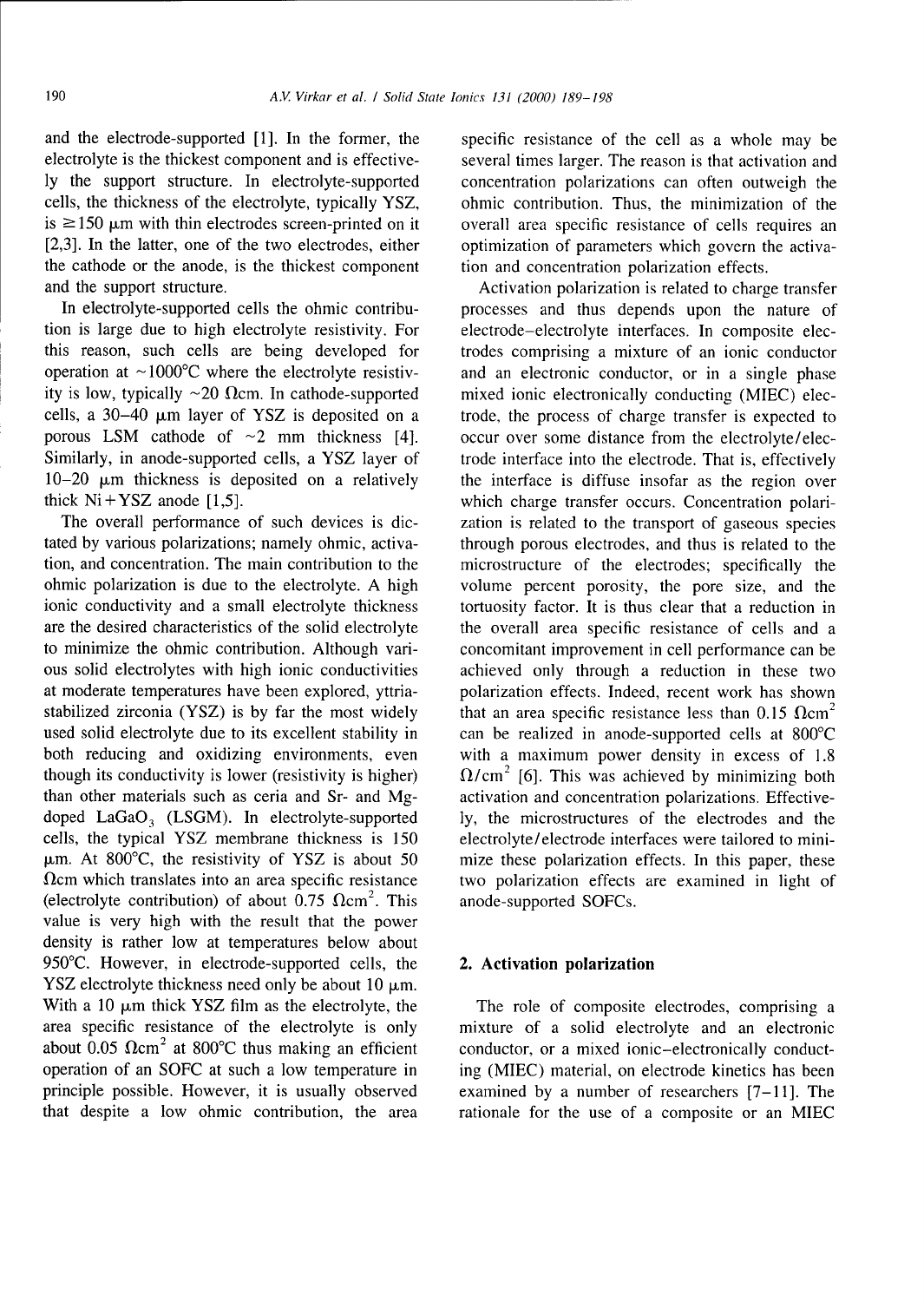electrode is that it allows a spreading of the reaction zone from the electrolyte/electrode interface into the  $\eta$ electrode. That is, effectively it results in a sort of a diffuse electrolyte/ electrode interface wherein the charge transfer reaction occurs. Even though it has where  $R_{\rm ct}$  given by been proposed by some that in a mixed conducting material as an electrode the charge transfer reaction can occur over the entire surface, it is generally thought to occur at electrolyte-electrocatalyst-gas three phase boundaries (TPB), which are also high energy sites. In a single phase MIEC electrode, the is the intrinsic charge transfer resistance in  $\Omega$ cm<sup>2</sup>. It charge transfer may predominantly occur at high is a function of the electrochemical properties of the energy sites such as grain boundaries and defects in electrocatalyst/electrolyte pair (LSM/YSZ here), the MIEC at the MIEC/gas phase interface. Tanner and also a function of the TPB line length. Thus, it is et al. [11] examined charge transfer reactions in a a function of the particle size of LSM and the composite electrode. For the case of SOFC, for amount of LSM per unit area of YSZ. In what example, the analysis is applicable to  $Ni + YSZ$  follows,  $R_{ct}$  will be treated as an empirical parameanode and to LSM+YSZ cathode. It is known that ter, determined experimentally for a given electrothe electrode overpotential at a Ni *+* YSZ electrode is catalyst/electrolyte pair. In composite electrodes usually negligible and much of the activation polari-<br>
comprising a mixture of LSM + YSZ for instance, zation can be attributed to the cathode. In this the reaction zone, that is the region over which the context, the following discussion is particularly process of charge transfer occurs, is spread out from applicable to  $Sr\text{-doped LAMnO}_3$   $(LSM) + YSZ$  the electrolyte/electrode interface into the electrode. cathode. The electrocatalytic properties of LSM over In such a case, it is expected that the activation YSZ can in principle be described in terms of a overpotential,  $\eta_{\text{act}}$ , may be lower than that given by phenomenological model such as the Butler-Volmer Eq. (2). Tanner et al. [11] defined an effective charge equation which relates the current density, *i*, to the transfer resistance,  $R_{\text{cf}}^{\text{eff}}$ , given by equation which relates the current density,  $i$ , to the activation overpotential,  $\eta_{\text{act}}$ , by

$$
i = i_o \left\{ \exp\left(\frac{\alpha z F \eta_{\text{act}}}{RT}\right) - \exp\left(\frac{-(1-\alpha)z F \eta_{\text{act}}}{RT}\right) \right\}
$$
\n
$$
\eta_{\text{act}} \approx R_{\text{ct}}^{\text{eff}} i
$$
\n
$$
\text{Using this as a parameter for the design of compositeelectrodes. Tanner et al. [111 derived an expression
$$

transfer coefficient, z is the number of electrons electrode/electrolyte interface and the electrolyte, participating in the electrode reaction,  $F$  is the respectively, and microstructural parameters of the Faraday constant,  $R$  is the gas constant, and  $T$  is the electrode, namely the grain size and porosity. This temperature. In the low current density regime, equation is given by [11]

$$
\eta_{\rm act} \approx \frac{RT}{zFi_o} \, i = R_{\rm ct} i \tag{2}
$$

$$
R_{\rm ct} = \frac{RT}{zFi_o} \tag{3}
$$

$$
\eta_{\rm act} \approx R_{\rm ct}^{\rm eff} i \tag{4}
$$

Using this as a parameter for the design of composite electrodes, Tanner et al. [11] derived an expression for  $R_{\text{ct}}^{\text{eff}}$  terms of  $R_{\text{ct}}$  and the ionic conductivity of the where  $i<sub>o</sub>$  is the exchange current density,  $\alpha$  is the electrode,  $\sigma_i$ , which describe the properties of the

$$
R_{\text{ct}}^{\text{eff}} = \frac{BR_{\text{ct}}}{B\left(\frac{1+\beta}{1+\beta\exp\left(-\frac{2h}{\lambda}\right)}\right)(1-V_{\nu})\exp\left(-\frac{h}{\lambda}\right) + \left(\frac{1+\beta\exp\left(-\frac{h}{\lambda}\right)}{1+\beta\exp\left(-\frac{2h}{\lambda}\right)}\right)\lambda\left(1-\exp\left(-\frac{h}{\lambda}\right)\right) + bV_{\nu}}
$$
\n(5)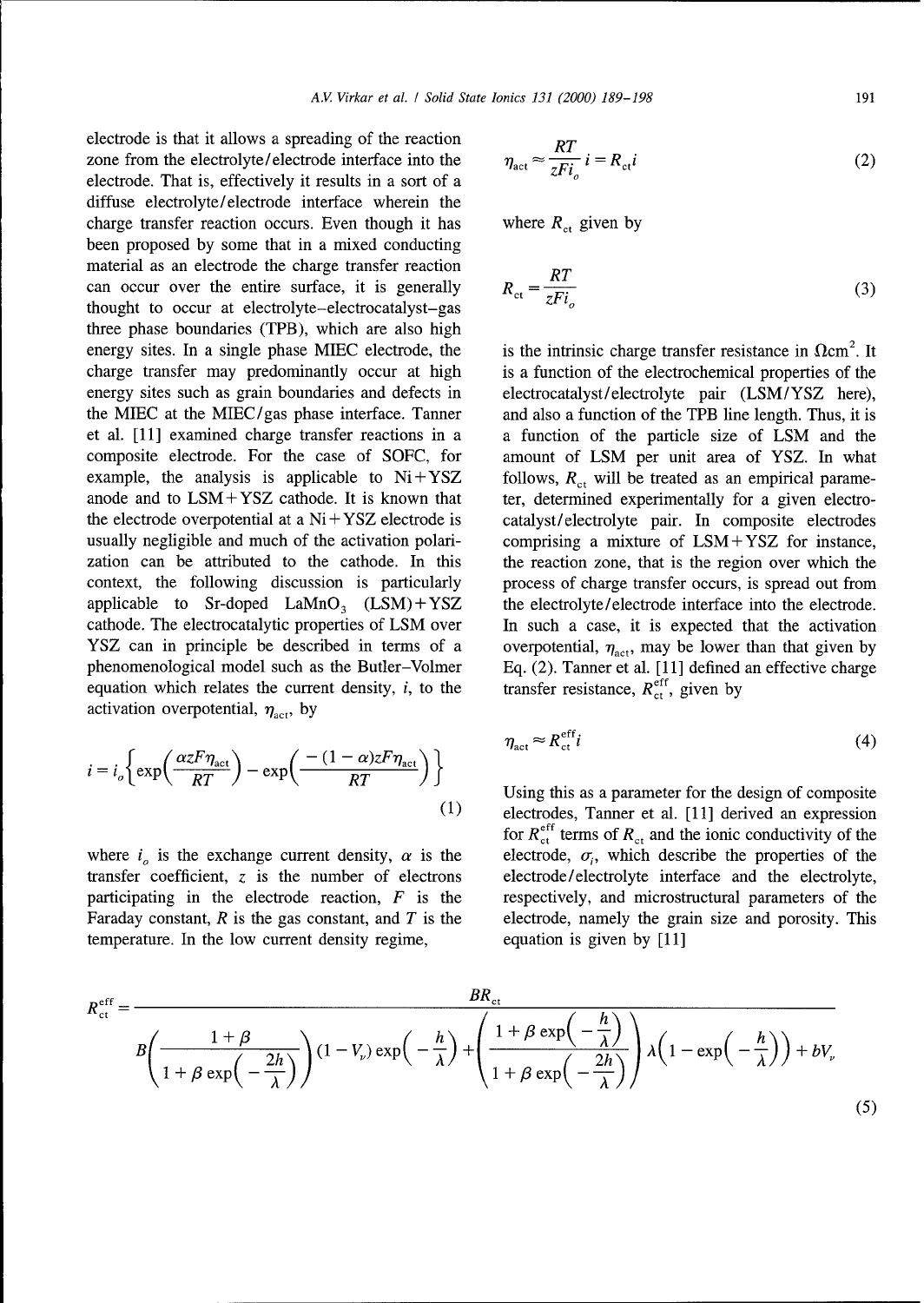$$
\lambda = \sqrt{\sigma_i B (1 - V_{\nu}) R_{\text{ct}}} \quad \text{and} \quad \beta = \frac{\sigma_i R_{\text{ct}} - \lambda}{\sigma_i R_{\text{ct}} + \lambda} \tag{6}
$$

in which  $B$  is the grain size of the electrolyte in the composite electrode,  $V_{\nu}$  denotes the fractional po- However, rosity, and *h* is the electrode thickness. It is to be emphasized that the ionic conductivity of the electrode,  $\sigma$  in general may be different from that of the dense electrolyte membrane. For example, the electrolyte membrane may be of say YSZ but the suppressed if the electrode kinetics could actually be electrode may contain doped ceria. The analysis electrode thickness. It can be shown that as  $h \to \infty$ , the  $R_{\text{ct}}^{\text{eff}}$  is given by [11]

$$
R_{\text{ct}}^{\text{eff}} \approx \sqrt{\frac{BR_{\text{ct}}}{\sigma_i(1-V_{\nu})}}
$$
(7)

$$
R_{\rm ct}^{\rm eff} \approx \frac{R_{\rm ct}}{V_{\nu}} \tag{8}
$$

action; hence the presence of  $V_{\nu}$  in the denominator [11].<br>of Eq. (8). Eqs. (6) and (7) also show the effect of Eq. (5) shows the dependence of  $R_{\text{ct}}^{\text{eff}}$  on h. For of Eq. (8). Eqs. (6) and (7) also show the effect of the microstructural dimension, B, which is essentially values of h greater than the critical value,  $R_{\text{ct}}^{\text{eff}}$ the grain size of YSZ in the electrode. As an achieves an asymptotic value given by Eq. (7). An illustration, let us choose the following values:  $R_{\text{et}} =$  experimental verification of the dependence of the 1.2  $\Omega$ cm<sup>2</sup>,  $\sigma_i$  = 0.02 S/cm, B = 2  $\mu$ m, and =  $V_\nu$  = asymptotic value of  $R_{\rm ct}^{\rm eff}$  on electrode thickness was 0.35. Then, the estimated value of the effective obtained on anode-supported solid oxide fuel cells charge transfer resistance  $R_{\rm ct}^{\rm eff}$  is 0.14  $\Omega$ cm<sup>2</sup>, almost with a varying cathode thickness. The anode (Ni+ an order of magnitude decrease in the charge transfer YSZ) thickness was typically 1 mm with an elecresistance, or an order of magnitude increase in the trolyte (YSZ) thickness of  $\sim$ 20  $\mu$ m. The cathode effective exchange current density,  $i_{o(\text{eff})}$ . This shows thickness was varied over a range between  $\sim 0$  to the profound effect of composite, mixed conducting  $\sim 85 \mu m$ . The cathode was prepared by first forming electrodes on electrode kinetics, a porous layer of YSZ on the dense YSZ electrolyte

where trode need not always be an enhancement in electrode kinetics. Indeed, Eq. (7) shows that

$$
R_{\text{ct}}^{\text{eff}} \leq R_{\text{ct}} \quad \text{if} \quad \frac{B}{\sigma_i (1 - V_{\nu})} \leq R_{\text{ct}}
$$

$$
\frac{R_{\rm ct}}{V_{\rm p}} \ge R_{\rm ct}^{\rm eff} \ge R_{\rm ct} \quad \text{if} \quad \frac{B}{\sigma_i (1 - V_{\rm p})} \ge R_{\rm ct}
$$

assumes that the electronic conductivity of the able; e.g. too coarse a microstructure (large B) and/ or too low an ionic conductivity,  $\sigma_i$ , of the elecelectrode is much larger than the ionic conductivity,  $\frac{d}{dx}$  trolyte material in the electrode (or too low an ionic and gas transport through the electrode is not rate-<br>conductivity of a single phase MIEC electrode). As limiting. Eq. (5) shows that the effective charge an example, a suppression of the electrode kinetics transfer resistance,  $R_{\text{ct}}^{\text{eff}}$  approaches  $R_{\text{ct}}$  as  $h \rightarrow 0$ , and an example, a suppression of the electrode kinetics would occur if an SOFC anode is made of Ni+an achieves an asymptotic value with an increasing inert material, such as  $\alpha$ -alumina. Since  $\alpha$ -alumina is not an oxygen ion conductor, its  $\sigma$  is essentially zero. In such a case, the electrode-polarization should actually increase when using such a composite  $\frac{\text{eff}}{\text{cct}} \approx \sqrt{\frac{\text{CFT}}{\text{cct}} \text{V}}$  (7) electrode. Fig. 1 shows plots of  $R_{\text{ct}}^{\text{eff}}$  vs. log  $h_{\text{c}}(Eq.$ (5)) for various values of  $\sigma_i$ . Note that the  $R_{\rm ct}^{\rm eff}$  can as long as  $\sigma_i$  is not too small. As  $\sigma_i \rightarrow 0$ , the either decrease or increase depending upon the value as  $\log$  as  $\sigma_i$  is not too small. As  $\sigma_i > 0$ , the experimental results of  $R_{\text{et}}$ , *B* and  $V_{\mu}$ . The experimental results of Kenjo et al. [7] on composite electrodes showed that in some cases, the polarization resistance decreased with an increasing electrode thickness, while in other cases there appeared to be If  $\sigma_i \rightarrow 0$ , it means that only the three phase bound- no effect of the thickness. These observations are at ary (TPB) at the surface of the electrocatalyst/dense variance with the predictions of the model by Kenjo electrolyte membrane (e.g. LSM and the dense YSZ et al. [7]. However, their results are entirely conmembrane) contributes to the charge transfer re- sistent with the model presented by Tanner et al.

Eq. (7) shows that the effect of composite elec- layer, and then infiltrating an aqueous solution of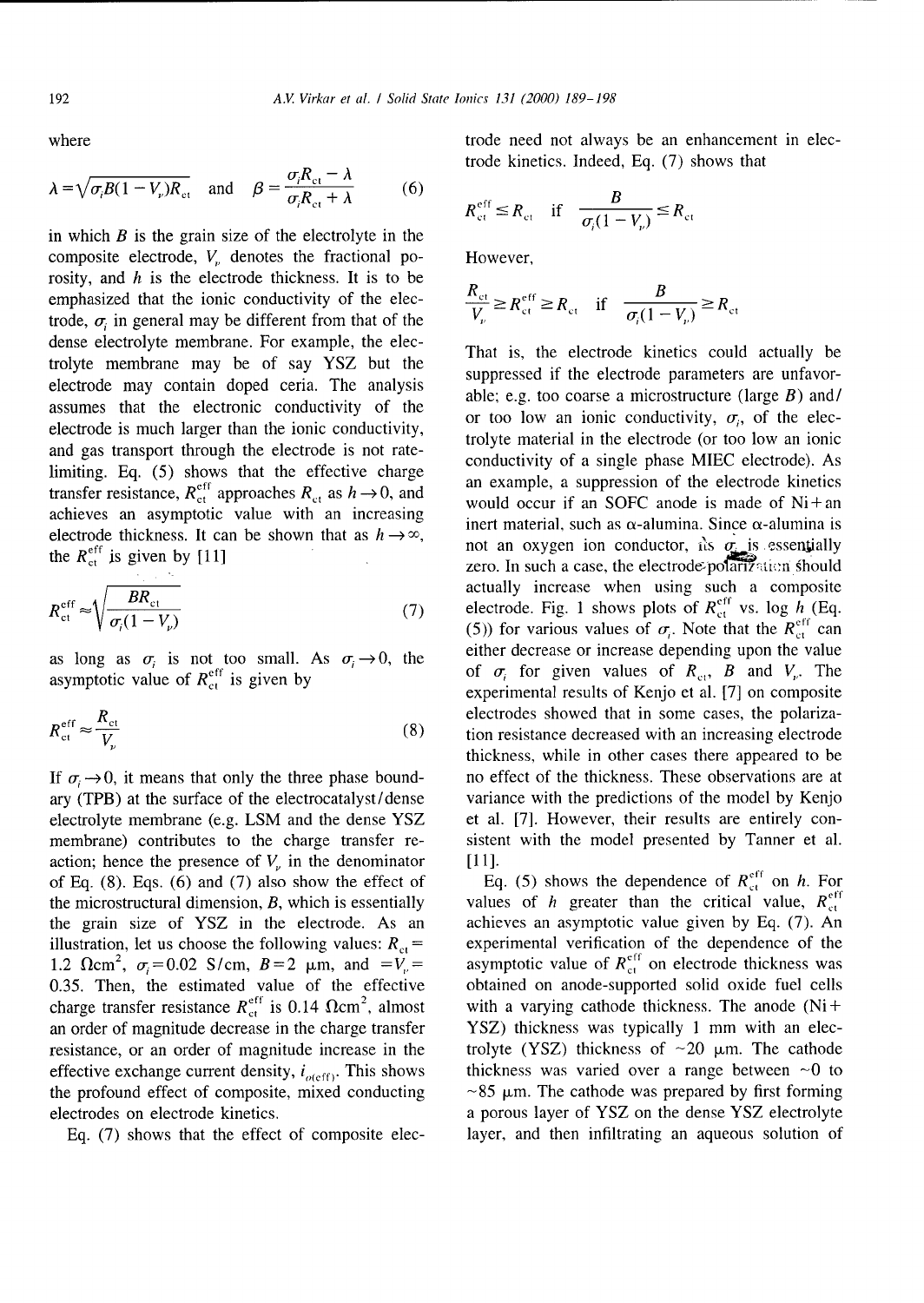

Fig. 1. Theoretically calculated values of the effective charge transfer resistance,  $R_{\text{et},\frac{1}{2}}^{\text{eff}}$  for an intrinsic charge transfer resistance,  $R_{\text{et}}$ , of 1.2  $\Omega$ cm<sup>2</sup> for several values of the ionic conductivity,  $\sigma_i$ , electrolyte/cathode interface is possible. This may of the complessive electrode. At high values of  $\sigma_i$ , the  $R_{\rm eff}^{\rm eff}$  decreases have led to some increase in the resistance. (c) The with an increasing electrode thickness, h, and achieves a limiting method of introducing the salt solutions was not value. However, it is seen that for low values of  $\sigma_i$ , the  $R_{\text{ct}}^{\text{eff}}$  optimized which may have led to a nonuniform actually increases with the electrode thickness, h. That is, under distribution of the subsequent **LSM** formed after such conditions, the composite electrode may actually suppress electrode kinetics (enhance electrode polarization). calcination. It is nevertheless clear that the cell

infiltration, the cells were heated to  $1000^{\circ}$ C to ance was measured. From this, the electrolyte area decompose the salts and form LSM. The voltage,  $V$ , specific resistance,  $R<sub>i</sub>$ , calculated using independentvs. current density, *i*, performance curves were ly measured  $\sigma_i$  and the electrolyte thickness, was measured at 800°C with humidified hydrogen as the subtracted. Neglecting concentration polarization, fuel and air as the oxidant. Fig. 2 shows the voltage this gives an approximate estimate of the effective vs. current density polarization curves for a number charge transfer resistance,  $R_{\text{ct}}^{\text{eff}}$ . Fig. 3 shows the of cells for different cathode thicknesses. It is clearly estimated (experimental)  $R_{\rm ct}^{\rm ent}$  vs. the cathode thickseen that the performance increases with an increas- ness (on a log scale). Also shown is a plot of  $R_{\text{ct}}^{\text{eff}}$ ing cathode thickness up to ~45  $\mu$ m. For the cell calculated using Eq. (5) with  $R_{\text{ct}} = 1.2 \Omega \text{cm}^2$ ,  $\sigma_i =$ with a cathode thickness of ~85  $\mu$ m, the perform- 0.02 S/cm, B=5  $\mu$ m, and V<sub>y</sub>=0.3. Note that the ance is somewhat lower than for the cell with a  $\sim$ 45 agreement between the experimental data and the  $\mu$ m cathode. This is attributed to three possible model is good. reasons: (a) The method of deposition of the porous The preceding discussion assumes the activation YSZ layer of the cathode was not optimized which polarization to be ohmic; i.e.  $\eta_{\text{act}}$  being linearly led to a highly tortuous path for the transport of proportional to the current density, i, which is gaseous species. This presumably led to a significant applicable for current densities less than the exconcentration polarization, especially at larger change current density,  $i<sub>o</sub>$ . The composite electrode cathode thicknesses. (b) In this nonoptimized method thus increases the exchange current density, which for the preparation of the cathode layer, some may be termed the effective exchange current dencracking of the layer with cracks parallel to the sity,  $i_{o(\text{eff})}$ , given by



**<sup>0</sup>**.. density, i, traces for anode-supported cells with varying cathode <sup>3</sup>/<sub>3</sub> thicknesses. Note that, in general, the performance increases with

performance indeed increases with an increasing cathode thickness. From the near linear regions of La-nitrate, Sr-nitrate, and Mn-nitrate. After salt the voltage vs. current density traces, the cell resist-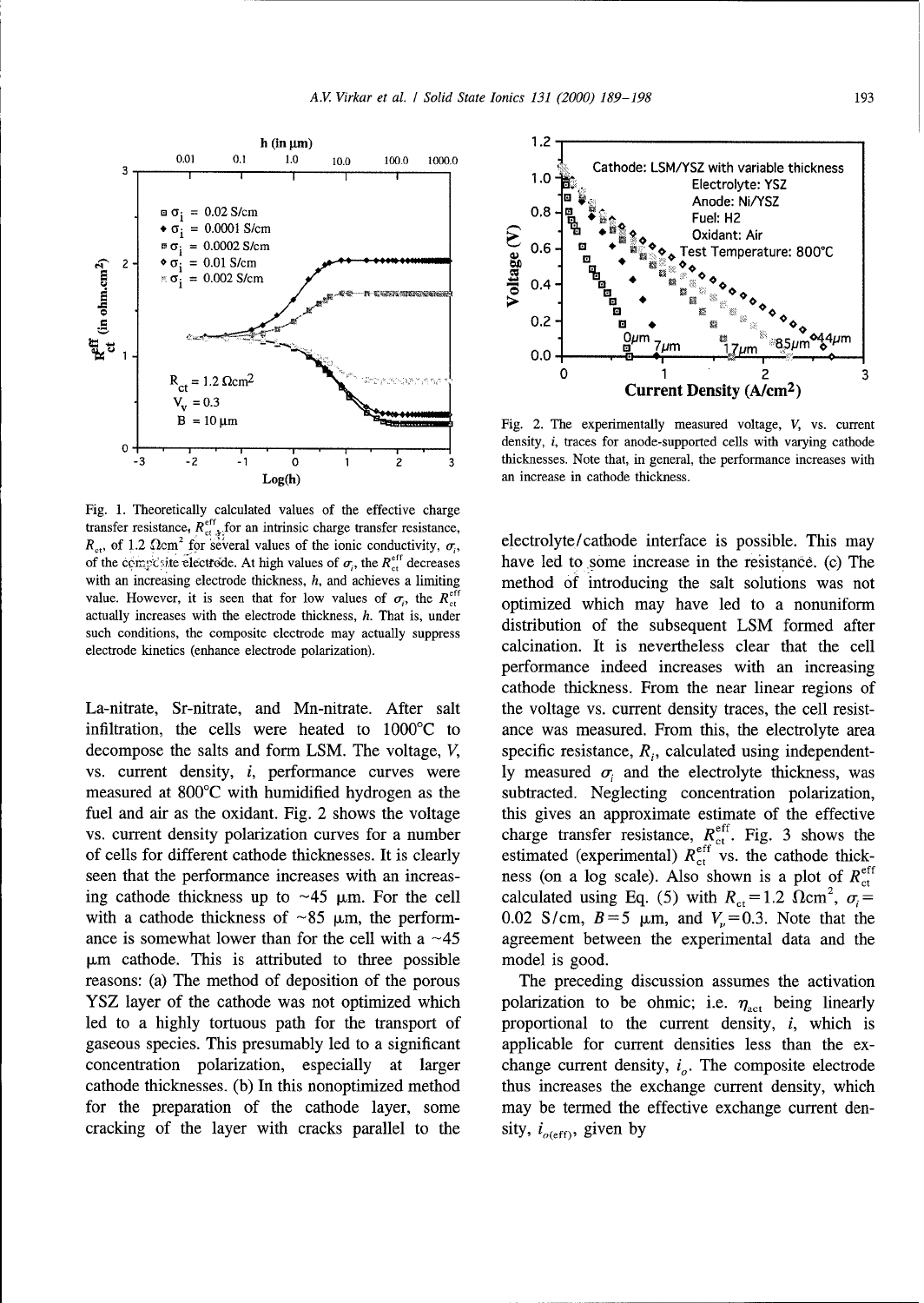

the LSM paste directly applied on the dense YSZ layer, without a porous YSZ layer. Since the data point corresponding to zero B, are given by [12,13] cathode thickness actually represents that for a small but a nonzero thickness, and that zero thickness can not be shown on a log scale, this data point is shown at  $h = 1$   $\mu$ m.

$$
i_{o(\text{eff})} \approx \frac{RT}{zFR_{\text{ct}}^{\text{eff}}}
$$
 (9) where

However, at large current densities, either the Butler-Volmer or the Tafel equation will be applicable. Preliminary calculations have shown that the composite electrode can be effective in decreasing the  $\eta_{\text{act}}$ in a similar manner, although an explicit analytical  $\frac{p_{H_2}}{2}$ 

$$
\eta_{\text{act}} \approx a + b \ln i \tag{10}
$$

electrode microstructure and the thickness. In what Fig. 4. Schematics showing the variation of partial pressures of equation and it will be incorporated into the analysis and **(b)** a cathode-supported cell.

1.4 <del>1.4 1.4 1.4 and 1.4 and 1.4 and 1.4 and 1.4 and 1.4 and 1.4 and 1.4 and 1.4 and 1.4 and 1.4 and 1.4 and 1.4 and 1.4 and 1.4 and 1.4 and 1.4 and 1.4 and 1.4 and 1.4 and 1.4 and 1.4 and 1.4 and 1.4 and 1.4 and 1.4 and 1</del> Thus, it is tacitly assumed that the composite elec-1.2  $\left\{\right. \right. \left. \right. \left. \right. \left. \right. \left. \right. \left. \right. \left. \right. \left. \right. \left. \right. \left. \right. \left. \left. \right. \right. \left. \left. \right. \left. \right. \left. \left. \right. \right. \left. \left. \left. \right. \right. \left. \left. \left. \left. \left. \left. \left. \left. \left. \left( x \right) \right) \right. \right. \right. \right. \right. \left. \left. \left. \left. \left( x \right) \right) \right. \right. \right. \left. \left. \left. \left( x \right)$ than *i.*

 $\overline{\bullet}$  Fig. 4 shows schematics of cathode-supported and **.4** - Experimental anode-supported cells. In the former, the cathode is <sup>0.2</sup> the thickest component of the cell and in the latter the anode is the thickest component. Fig. 4 also  $\begin{array}{ccc}\n\text{0.0} & \begin{array}{ccc}\n\bullet & \bullet & \bullet \\
\hline\n\cdot & \bullet & \bullet \\
\hline\n\cdot & \bullet & \bullet \\
\end{array}\n\end{array}$   $\begin{array}{ccc}\n\bullet & \bullet & \bullet \\
\bullet & \bullet & \bullet \\
\bullet & \bullet & \bullet \\
\end{array}\n\end{array}$ shows schematic variations of the partial pressures of the various gaseous species. The analysis of con- $Log<sub>14</sub>$ (h) (h in  $\mu$ m) centration polarization thus should begin with the Fig. 3. A plot of  $R_{\text{et}}^{\text{eff}}$  vs. cathode thickness, *h* (log scale), analysis of the transport of gases through porous electrodes. In the anode, the principal gaseous calculated using  $R_{\text{et}} = 1.2 \text{ }\Omega \text{cm}^2$ ,  $\sigma_i$ electrodes. In the anode, the principal gaseous size of YSZ in the cathode =5  $\mu$ m. Also plotted are the species are H<sub>2</sub> and H<sub>2</sub>O, and in the cathode they are experimentally estimated (approximate, because the V vs. *i* traces O<sub>2</sub> and N<sub>3</sub>. The basic equations desc  $\mathbf{O}_2$  and  $\mathbf{N}_2$ . The basic equations describing an are nonlinear)  $R_{\text{et}}^{\text{eff}}$  from the data in Fig. 2. The data point isothermal transport of gaseous species through corresponding to zero cathode thickness is that corresponding to porous electrodes for a mixture of two gases, **A** and

$$
J_{A} = -D_{A} \nabla n_{A} + X_{A} \delta_{A} J - X_{A} \gamma_{A} \left( \frac{n B_{o}}{\mu} \right) \nabla p \qquad (11)
$$

$$
J_{\rm B} = -D_{\rm B} \nabla n_{\rm B} + X_{\rm B} \delta_{\rm B} J - X_{\rm B} \gamma_{\rm B} \left( \frac{n B_o}{\mu} \right) \nabla p \tag{12}
$$



follows, it will be assumed that the activation hydrogen,  $p_{H_2}$ , and water vapor,  $p_{H_2O}$ , through the anode, and polarization is adequately described by the Tafel  $\alpha$ xygen,  $p_0$ , through the cathode of: (a) an anode-supported cell,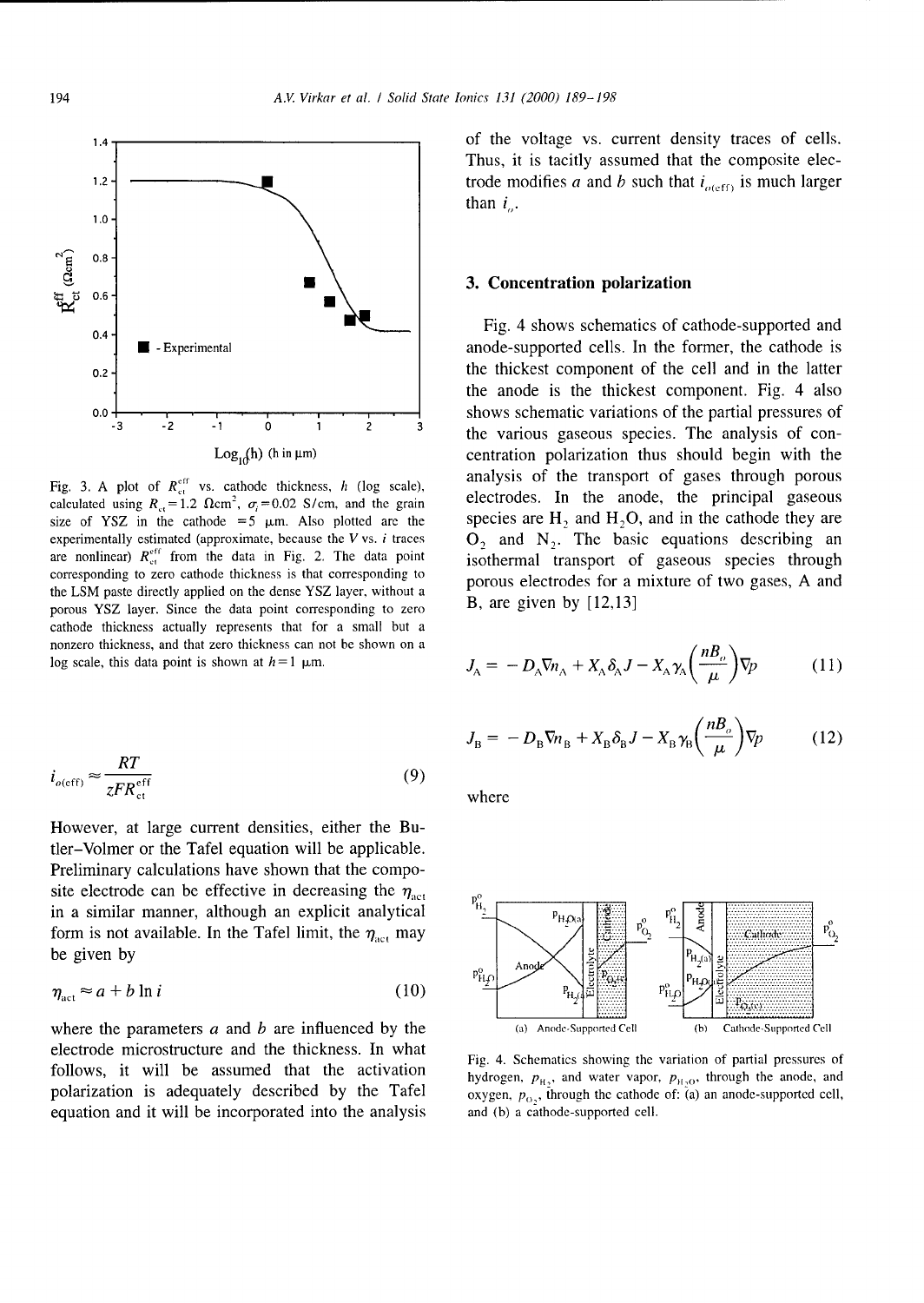$$
\frac{1}{D_{\rm A}} = \frac{1}{D_{\rm AK(eff)}} + \frac{1}{D_{\rm AB(eff)}}
$$
\n
$$
\delta_{\rm A} = \frac{D_{\rm AK(eff)}}{D_{\rm AK(eff)} + D_{\rm AB(eff)}} \quad \gamma_{\rm A} = \frac{D_{\rm B(eff)}}{D_{\rm AK(eff)} + D_{\rm AB(eff)}}
$$
\n
$$
\frac{1}{D_{\rm B}} = \frac{1}{D_{\rm BK(eff)}} + \frac{1}{D_{\rm AB(eff)}}
$$
\n
$$
\delta_{\rm B} = \frac{D_{\rm BK(eff)}}{D_{\rm BK(eff)} + D_{\rm AB(eff)}}
$$
\n
$$
\gamma_{\rm B}
$$
\n
$$
= \frac{D_{\rm AE(eff)}}{D_{\rm BK(eff)} + D_{\rm AB(eff)}}
$$
\n(12)

In Eqs.  $(11)$  and  $(12)$ , the fluxes of A and B are In a steady state, the equality given by  $J_A$  and  $J_B$ , respectively,  $D_{AB(eff)}$  is the effective binary diffusivity (taking into account the porosity and the tortuosity factor),  $D_{AK(eff)}$  &  $D_{BK(eff)}$ are the effective Knudsen diffusivities,  $n_A \& n_B$  are must hold, where  $j_{H_2}$ ,  $j_{H_2O}$  and  $j_{O_2}$  are respectively the concentrations of A & B (#/cm<sup>3</sup>), respectively, the fluxes of hydrogen through the porous anode, of  $n = (n_A + n_B)$ ,  $X_A$  &  $X_B$  are the mole fractions,  $B_o$  is water vapor through the porous anode and of oxygen the permeability through the porous electrode,  $\mu$  is the porous cathode, and  $N_A$  is the Avogadro the viscosity,  $p$  is the total pressure, and  $J$  is the number. The flux equations were solved for the total flux. The effective diffusivities are given by the steady state, subject to the above flux equality intrinsic diffusivities multiplied by the porosity,  $V_{\nu}$ , requirement [6]. By incorporating the activation and divided by the tortuosity factor,  $\tau$  [12-14]. The polarization (using the Tafel equation) and the conparameters  $\delta_A$  &  $\delta_B$ , and  $\gamma_A$  &  $\gamma_B$  are as defined centration polarization (by solving the flux equations above. Eqs. (11) and (12) include two flux contribu- for transport through porous electrodes), it was tions; a diffusive flux and a viscous flux. The shown that the voltage vs. current density behavior diffusive contribution consists of two terms; a free can be adequately described by  $[6]$ molecule or Knudsen flow (the terms containing  $D_{AK(eff)}$  &  $D_{BK(eff)}$ , and a continuum part (the terms containing the effective binary diffusivities). The typical total pressure on the anodic and the cathodic sides is on the order of 1 atm or greater, and the typical pore size is  $\geq 1$   $\mu$ m. Thus, in general it may be assumed that  $D_{AK(eff)}$  &  $D_{BK(eff)} \gg D_{AB(eff)}$ . Thus, it will be assumed that  $D_A \& D_B$  can be replaced by  $D_{AB(eff)}$  [12]. That is, at high pressures, where  $E_0$  is the open circuit voltage (V),  $R_i$  is the such as those of interest here, both  $D_A \& D_B$  area specific resistance (ohmic) of the cell ( $\Omega$ cm<sup>2</sup>), approach  $D_{AB(eff)}$ , the effective binary diffusion  $p_{H_2}^{\circ}$  is the partial pressure of hydrogen in the fuel coefficient, and  $\delta_A \& \delta_B \rightarrow 1$ , and  $\gamma_A \& \gamma_B \rightarrow 0$ . For (outside of the anode),  $p_{H_2O}^o$  is the partial pressure of the cathode, the  $D_{AB}$  is the binary diffusion coeffi- water vapor in the fuel (outside of the anode),  $i_{as}$  is cient for a mixture of oxygen,  $O_2$ , and nitrogen,  $N_2$ . the anode-limiting current density (a current density For the anode, the binary diffusion coefficient is that at which the partial pressure of hydrogen at the for H<sub>2</sub> and H<sub>2</sub>O. At room temperature,  $D_{O_2-N_2} \approx$  anode/electrolyte interface is nearly zero), Amp/ 0.22 cm<sup>2</sup>/s and  $D_{\text{H}_2-\text{H}_2\text{O}} \approx 0.91 \text{ cm}^2/\text{s}$  [13]. If the cm<sup>2</sup>, and  $i_{\text{cs}}$  is the cathode-limiting current density (a

must also be accounted for. The dependence of diffusion coefficient on temperature is not very strong and to a first approximation it may be modified using the kinetic theory of gases. This suggests that for comparable porosities and electrode thicknesses, the concentration polarization effects in general should be less on the anode side.

If the electrode porosity and microstructure are functions of position, and/or  $D_{\text{B(eff)}}$  is composition-<br>dependent, the variation of partial pressures of the various species with position will not be linear. For B) this reason, the schematics given in Fig. 4 show nonlinear variations of partial pressures.

$$
|j_{\text{H}_2}| = |j_{\text{H}_2\text{O}}| = 2|j_{\text{O}_2}| = \frac{iN_{\text{A}}}{2F}
$$
 (14)

$$
V(i) = E_o - iR_i - a - b \ln i + \frac{RT}{4F} \ln \left( 1 - \frac{i}{i_{\text{cs}}} \right)
$$

$$
+ \frac{RT}{2F} \ln \left( 1 - \frac{i}{i_{\text{as}}} \right) - \frac{RT}{2F} \ln \left( 1 + \frac{p_{\text{H}_2}^i i}{p_{\text{H}_2O}^o i_{\text{as}}} \right)
$$
(15)

fuel also contains CO and CO<sub>2</sub>, then their transport current density at which the partial pressure of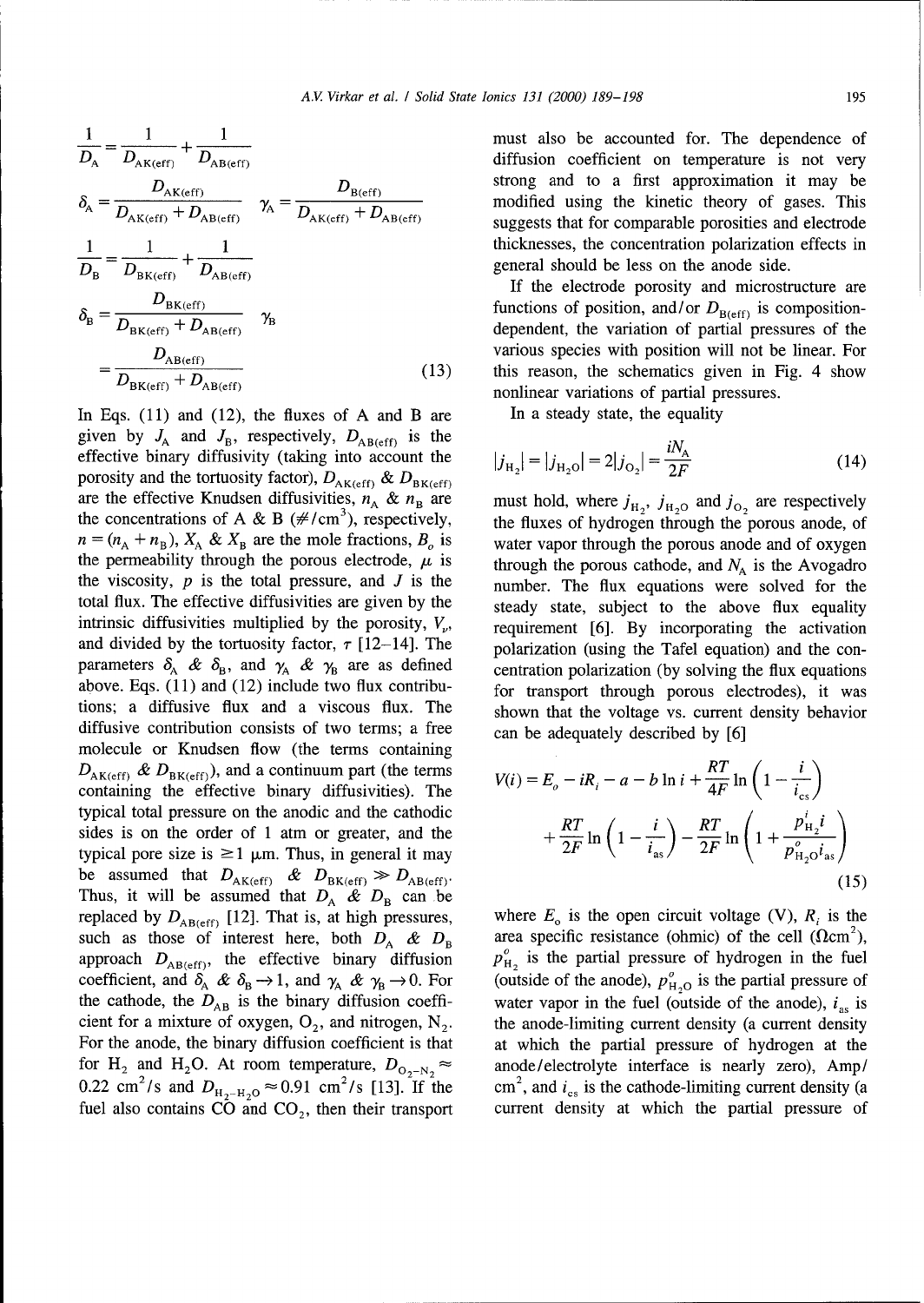

Fig. 5. The voltage, V, vs. current density, i, trace for an improved anode-supported cell tested at 800°C with humidified hydrogen as the fuel and air as the oxidant. The anode thickness was  $\sim$ 1.04 mm and the electrolyte (YSZ) thickness was  $\sim$ 10  $\mu$ m. The symbols are the experimental data points while the curve is the best fit to Eq. (15). The parameters corresponding to the best fit are given in Table 1.

oxygen at the cathode/electrolyte interface is nearly was measured. Such a high power density was zero), Amp/cm<sup>2</sup>. The  $i_{\text{as}}$  and the  $i_{\text{cs}}$  can be given in achieved by minimizing both activation and conterms of the respective electrode thicknesses, the centration polarizations through an optimization of respective effective binary diffusivities (which in- the electrode microstructure. The symbols in Fig. 5 clude the porosity and the tortuosity factors), and  $p_{\rm H}^{\circ}$ , are the experimental data points and the curve is the and  $p_{0_2}^o$ , respectively, where  $p_{0_2}^o$  is the partial best fit to Eq. (15). For an anode-supported cell, the pressure of oxygen in the oxidant  $(0.21)$  atm for air as the oxidant) [6].

The data given in Fig. 2 are on some early cells wherein the porous YSZ layer for the prospective  $2\pi$ cathode was first deposited followed by the introduction of an aqueous salt solution of the cathode precursor. The microstructure in such cathodes was however rather coarse. Eq. (7) shows that the grain size of the YSZ in the cathode should be as small as however rather coarse. Eq. (7) shows that the grain<br>size of the YSZ in the cathode should be as small as<br>possible. Thus, in later cells, a much finer cathode<br>microstructure was developed. Also, in these cells,<br>the YSZ ele microstructure was developed. Also, in these cells, **.0** the YSZ electrolyte was typically about  $10 \mu m$  in thickness; about half as thick as in cells for which

anode-supported cell tested at 800'C with humidified hydrogen as the fuel and air as the oxidant. The **0 0** electrolyte thickness was about 10 pRm and the anode **0 <sup>2</sup>** thickness was about 1 mm. The corresponding power density vs. current density plot is shown in Fig.  $6. As$  Fig.  $6.$  The power density vs. current density, i, trace for the cell seen in Fig. 6, a power density as high as 1.9  $\Omega$ /cm<sup>2</sup>

achieved by minimizing both activation and con-



in Fig. 5. The maximum power density measured is  $\sim$ 1.9  $\Omega$ /cm<sup>2</sup>.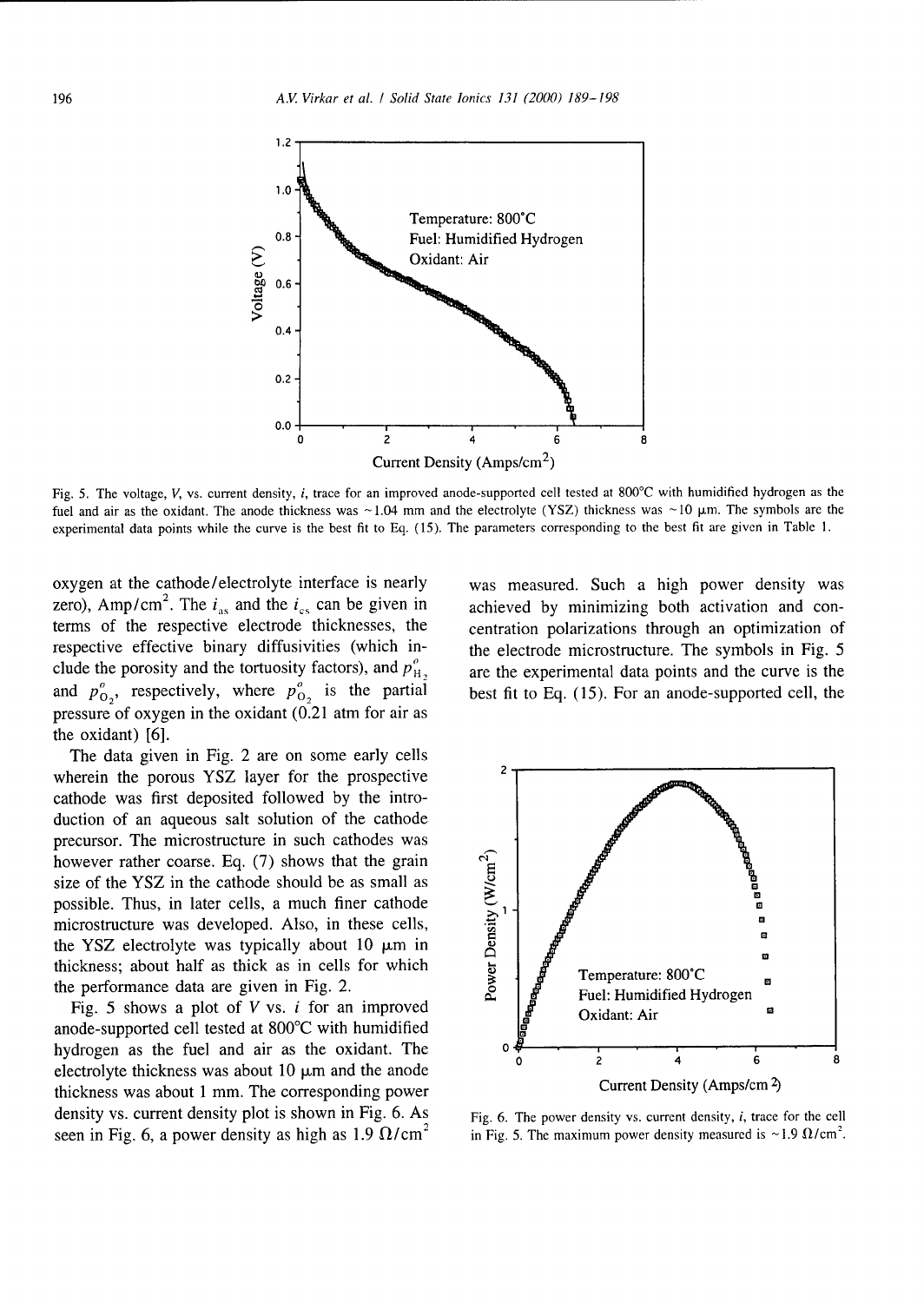anode thickness,  $l_a$ , is much greater than the cathode associated with too low a partial pressure of water thickness,  $l_c$ , with the result that  $i_{as} \ll i_{cs}$ . Thus, the vapor, embodied in the last term of Eq. (15). By term containing  $i_{cs}$  from Eq. (15) can be neglected. contrast, any initial concave-up curvature  $(d^2V/di^2 \ge$ Table 1 gives the parameters corresponding to the 0) in cathode-supported cells must entirely be due to best fit to Eq. (15), as well as some of the ex- a nonohmic activation polarization. The analytical perimentally measured parameters. The effective form of the effect of concentration polarization in exchange current density,  $i_{o(eff)}$ , was estimated to be cathode-supported cells is such as to impart a  $\sim$ 110 mA/cm<sup>2</sup>, which is more than an order of magnitude higher than that corresponding to LSM on range of current densities [6]. Thus, if the activation YSZ at 800 $^{\circ}$ C. The electrolyte area specific resist- polarization is ohmic, the curvature of V vs. *i* in ance,  $R_i$ , from the best fit was estimated to be cathode-supported cells must be convex-up  $(d^2V/$  $\sim$ 0.046  $\Omega$ cm<sup>2</sup>. The electrolyte thickness was about di<sup>2</sup>  $\leq$  0) over the entire range of current densities. 10  $\mu$ m. With the resistivity of YSZ as ~50  $\Omega$ cm at Indeed, this has been observed in cathode-supported 800°C, the estimated value of  $R_i$  is about ~0.05 cells at 1000°C. In anode-supported cells, however,  $\Omega$ cm<sup>2</sup>, in good agreement with the value obtained the initial curvature is expected to be concave-up from the curve fit. Finally, the estimated value of the  $(d^2V/dt^2 \ge 0)$  even when the activation polarization effective binary diffusivity on the anode side,  $D_{a(eff)}$ , is ohmic. is about 0.31 cm<sup>2</sup>/s This value is reasonable when the porosity and the tortuosity factor are taken into account. **4. Summary** 

The theoretical analysis predicts that the initial concave-up curvature  $(d^2V/dt^2 \ge 0)$  in V vs. *i* traces The present work has shown that the principal in anode-supported cells is due to two reasons [6]: losses in SOFC are attributed to activation and (a) An activation polarization that is nonohmic (e.g. concentration polarizations, especially when the elec-Tafel). (b) A concentration polarization that is trolyte is a thin film supported on an electrode.

| Experimentally measured and curve-fitted parameters for the |  |  |  |
|-------------------------------------------------------------|--|--|--|
| voltage vs. current density trace shown in Fig. 5           |  |  |  |

| Parameter<br>(description) | Parameter<br>(symbol)                                              | Measured               | From the curve<br>fit to the $V$ vs. |
|----------------------------|--------------------------------------------------------------------|------------------------|--------------------------------------|
| Anode thickness            | $i_{\rm a}$                                                        | $1.04$ mm              |                                      |
| Tafel coefficient          | a                                                                  |                        | 0.115                                |
| Tafel coefficient          | h                                                                  |                        | 0.0552                               |
| Effective exchange         | $i_{\rm o(eff)}$                                                   |                        | $110 \text{ mA/cm}^2$                |
| Current density            |                                                                    |                        |                                      |
| Cell area                  | $R_{\rm i}$                                                        |                        | $0.046 \Omega$ cm <sup>2</sup>       |
| Specific                   |                                                                    |                        |                                      |
| Resistance                 |                                                                    |                        |                                      |
| (Ohmic)                    |                                                                    |                        |                                      |
| Short circuit              | i,                                                                 | 6.35 A/cm <sup>2</sup> |                                      |
| Current density            |                                                                    |                        |                                      |
| Anode limited              | $i_{\rm as}$                                                       |                        | 6.35 A/cm <sup>2</sup>               |
| Short circuit              |                                                                    |                        |                                      |
| Current density            |                                                                    |                        |                                      |
| Anode effective            | $D_{\mathop{\mathrm{a}}\nolimits(\mathop{\mathrm{eff}}\nolimits)}$ |                        | $0.31 \text{ cm}^2/\text{s}$         |
| Binary diffusion           |                                                                    |                        |                                      |
| Coefficient                |                                                                    |                        |                                      |
| Maximum power              |                                                                    | 1.9 $W/cm^2$           |                                      |
| Density                    |                                                                    |                        |                                      |

 $V/di^2 \le 0$ ) over the entire

Power densities as high as 1.9  $\Omega$ /cm<sup>2</sup> at 800°C were obtained with a thin film  $(\sim 10 \text{ }\mu\text{m})$  of YSZ de-<br>rable 1 posited on a relatively thick  $(1 \text{ mm})$ , porous Ni + YSZ anode. The activation polarization on the cathode side can be substantially decreased by using a composite electrode comprising a mixture of an electrocatalyst, such as LSM, and an oxygen ion conductor, such as YSZ. The theoretical analysis predicts that activation polarization, as defined in terms of an effective charge transfer resistance,  $R_{\text{ct}}^{\text{eff}}$ , can decrease or increase with an increasing cathode thickness and attain a limiting value. For the set of parameters applicable to LSM as the electrocatalyst and YSZ as the oxygen ion conductor, the experimental results show that  $R_{\text{ct}}^{\text{eff}}$  decreases with an increase in the cathode thickness. Thus, a composite electrode of LSM + YSZ is very effective in lowering the activation polarization. It is known that activation polarization at the  $Ni + YSZ$  anode is generally much smaller than at the cathode. This suggests that  $R_{\text{ct}}^{\text{eff}}$  at the  $Ni + YSZ$  anode must be very small and that a composite electrode of  $Ni + YSZ$  is very effective in lowering the activation polarization at the anode. The